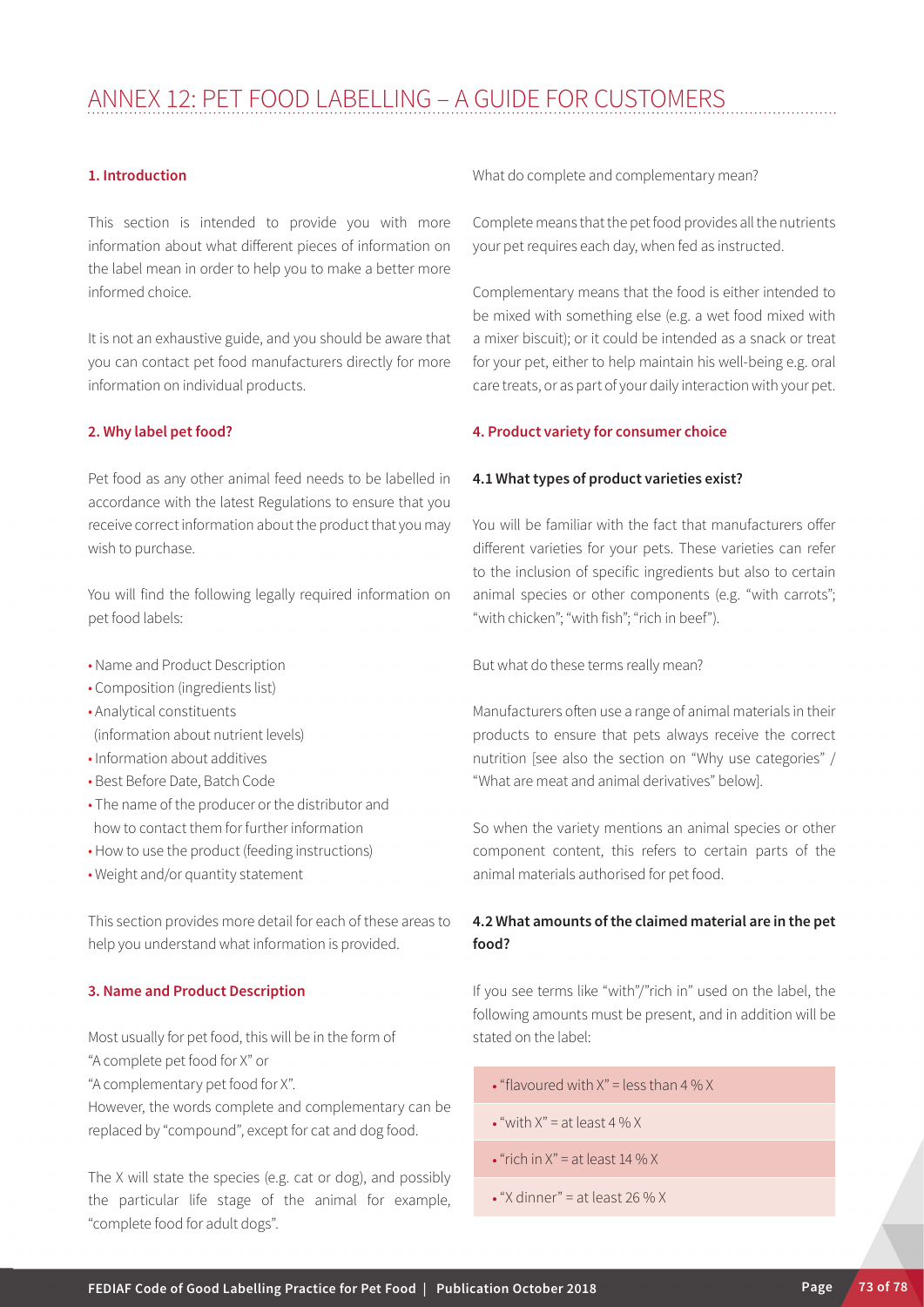• Some ingredients, for example those with an intense flavour such as herbs, will necessarily be included at lower levels.

• Indicated amounts can be based on rehydration as explained under 6.3.

**Example:** a "with carrots" variety has to contain at least 4 % carrots or an equivalent amount of dried carrots.

# **5. What does it mean when it says "reduced fat" or "increased protein"?**

For some pets, it might be beneficial for them to be provided with a diet that is slightly different from the "standard" range of products available. For example, a working dog like a sheepdog might require a higher level of protein.

The manufacturer is allowed to make this clear by putting a claim such as "increased protein" on the packaging. This means that the protein is at least 15 % higher than in a "standard" product\*.

Likewise, if the claim is "reduced", it means that the level of the nutrient or material named is at least 15 % lower than in a similar "standard" product\*.

\*If no explanation is given on-pack, the reference is made to the standard adult product of the same range.

## **6. Composition (Ingredients List)**

Pet food manufacturers follow two ways of declaring ingredients used in the recipe: Either by **category names** as defined in EU legislation (e.g. meat and animal derivatives, vegetables, cereals, minerals, etc.) or by single **ingredient names** (e.g. dehydrated chicken protein, wheat, soybean meal, corn starch, chicken fat, etc.).

For minerals, in order to avoid a long list of names, pet food manufacturers have agreed on the possibility to use the category name even for declaration by single ingredients (e.g. "minerals" instead of "calcium carbonate, sodium chloride, potassium chloride, etc.").

#### **6.1. Why use categories?**

In order to produce nutritious pet food that is affordable for everyone, the pet food industry uses materials from the human food chain that are surplus to requirements. This has the benefit of accommodating raw materials availability allowing flexibility in formulations whilst maintaining complete and balanced nutrition for pet animals. This has the advantage of using materials that are highly nutritious but "unfashionable" in human food, depending on countries and cultural habits (e.g. lungs, stomach, tripe, liver, hearts, kidneys, etc.).

It also means that these materials are fully utilized – if they were not put into pet food, they would have to be disposed of, impacting the environment.

# **6.2. What is meant with the category "Meat and Animal Derivatives"?**

The definition of the category terms "meat and animal derivatives" is "all the fleshy parts of slaughtered warmblooded land animals, fresh or preserved by appropriate treatment, and all products and derivatives of the processing of the carcass or parts of the carcass of warmblooded land animals".

In addition, all animal material used in pet food comes from animals passed as fit for human consumption.

# **6.3. Drawing attention to the presence of an ingredient (feed material)**

The legislation allows that the industry draws the attention to a specific ingredient that is added, by indicating the percentage of that ingredient on the label. However, feed materials are not always available in a fresh or frozen form but can also be used in a dried form (e.g. for better handling or seasonal availability).

#### **Example:**

*Composition: feed material (a), feed material (b), feed material (c), carrots (4%), feed material (d), feed material (e) or*

*Composition: feed material (a), feed material (b), feed material (c), dried carrots (0.45%, equivalent to 4% carrots), feed material (d), feed material (e)*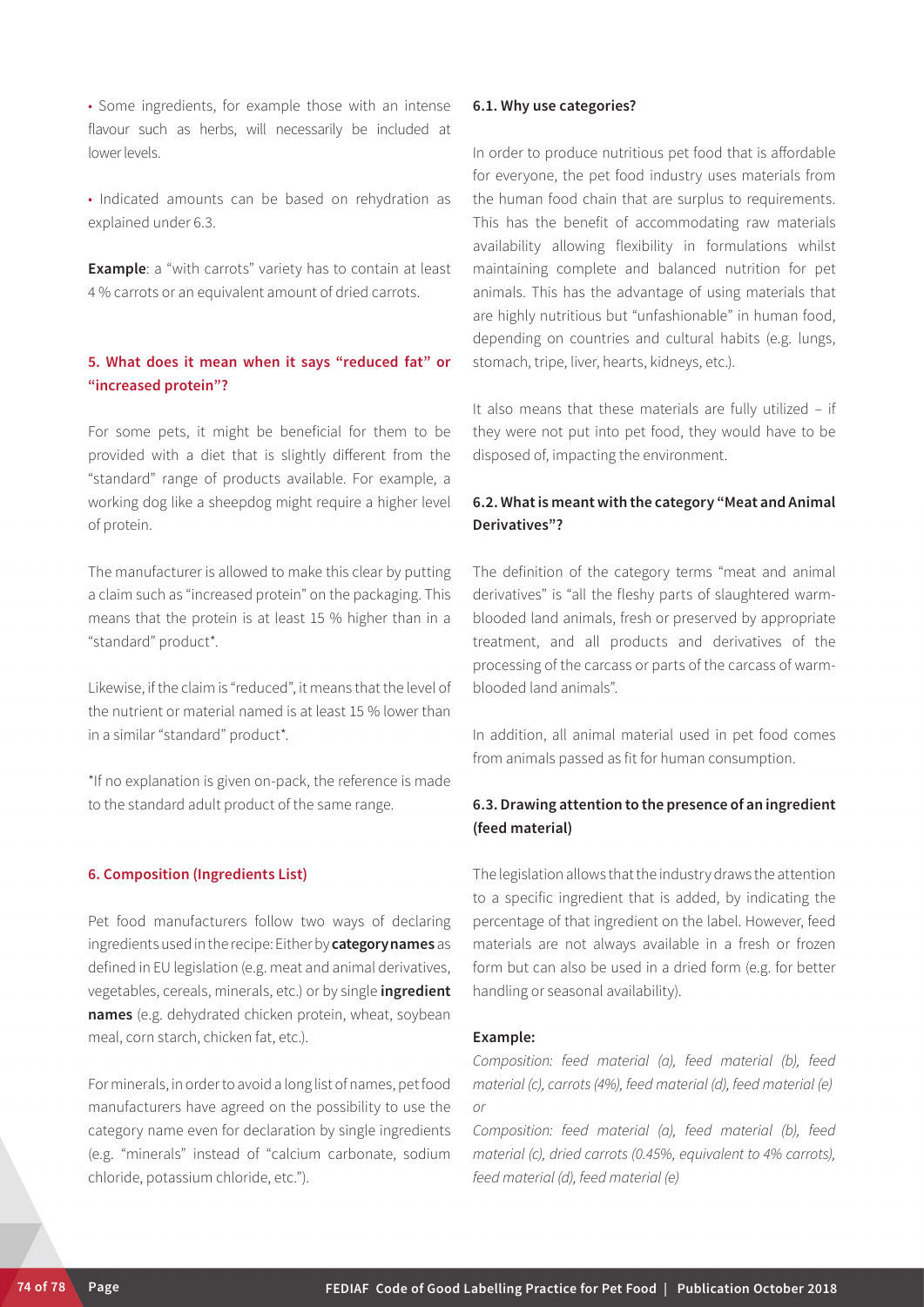In the first case, the carrots were fresh or frozen, in the second case they were dried carrots.

# **7. Additives List**

## **7.1 Why are there additives in pet food?**

For pet food, ingredients are either considered feed materials (e.g. beef liver, carrots, hay etc.) or additives (e.g. Vitamin C, zinc oxide, Beta-carotene , tocopherols (= Vitamin E), etc.).

In the same way that additives are used in human food products to help provide texture or colour, for example, or to maintain the product quality, so they are used in pet food. In addition, vitamins, amino acids and trace elements – for example, iron – can also be added to ensure that the product is nutritionally complete for the pet. Many of the additives used in pet food are also used in human foods. Led by the authorities, there is a strict process in place to ensure that all additives are authorised, based upon animal safety.

This authorisation process will assess whether the additive in question represents a risk to animal health and whether it is effective for its intended purpose.

Companies are only permitted to use authorised additives and in general only use the smallest amount that will provide the intended effect.

#### **7.2 How are additives labelled?**

Additives are grouped by law into different categories and functional groups describing their purpose. For example, the category "nutritional additives" has the functional groups of "trace elements", "vitamins" or "amino acids".

Manufacturers are required to label certain additives preceded by the word "Additives" followed by either the categories or functional groups of the additives used along with the name and/or identification number and the amount added. The functional groups "preservatives", "colourants", "antioxidants" and "flavourings" may be labelled as such.

Some substances such as vitamins, trace elements and amino acids, can also be declared under the "analytical constituents" section. (See "8. Analytical Information"). This can happen when special attention is drawn to the presence or when there is a claim about it on the label (e.g. with high level of Vitamin E). If they are declared under "analytical constituents", the amount labelled is the total amount of the substance present in the finished pet food at the end of shelf life.

The level under additives is the amount of the substance that was added to supplement the natural level in the pet food according recipe. The level under analytical constituents is the total amount of the nutrient analysed, so some will have come from the supplement added, and some will have come from the materials in the pet food.

For some nutrients (like vitamins) the amount will decrease over shelf life and therefore the amount labelled under analytical constituents is the amount at the end of shelf life.

If there is concern about a particular additive and it is not on the label (or if you want to know all additives in the product), manufacturers can be contacted for further information.

#### **8. Analytical information**

This list is headed by the words "Analytical constituents". This is similar to the nutritional information that is found on human food packaging and includes for cat and dog food:

- (crude) protein
- fat content
- crude fibre
- crude ash
- for products containing more than 14 % moisture, the moisture level

For other pet food it is voluntary to label the analytical constituents.

There is a legal obligation to use certain words on the label like "crude" and "ash", originating from laboratory language.

"Ash" is not added to pet food but is the residue from the analytical method and mainly represents minerals; the terms "incinerated residue" or "inorganic matter" are thus also permitted.